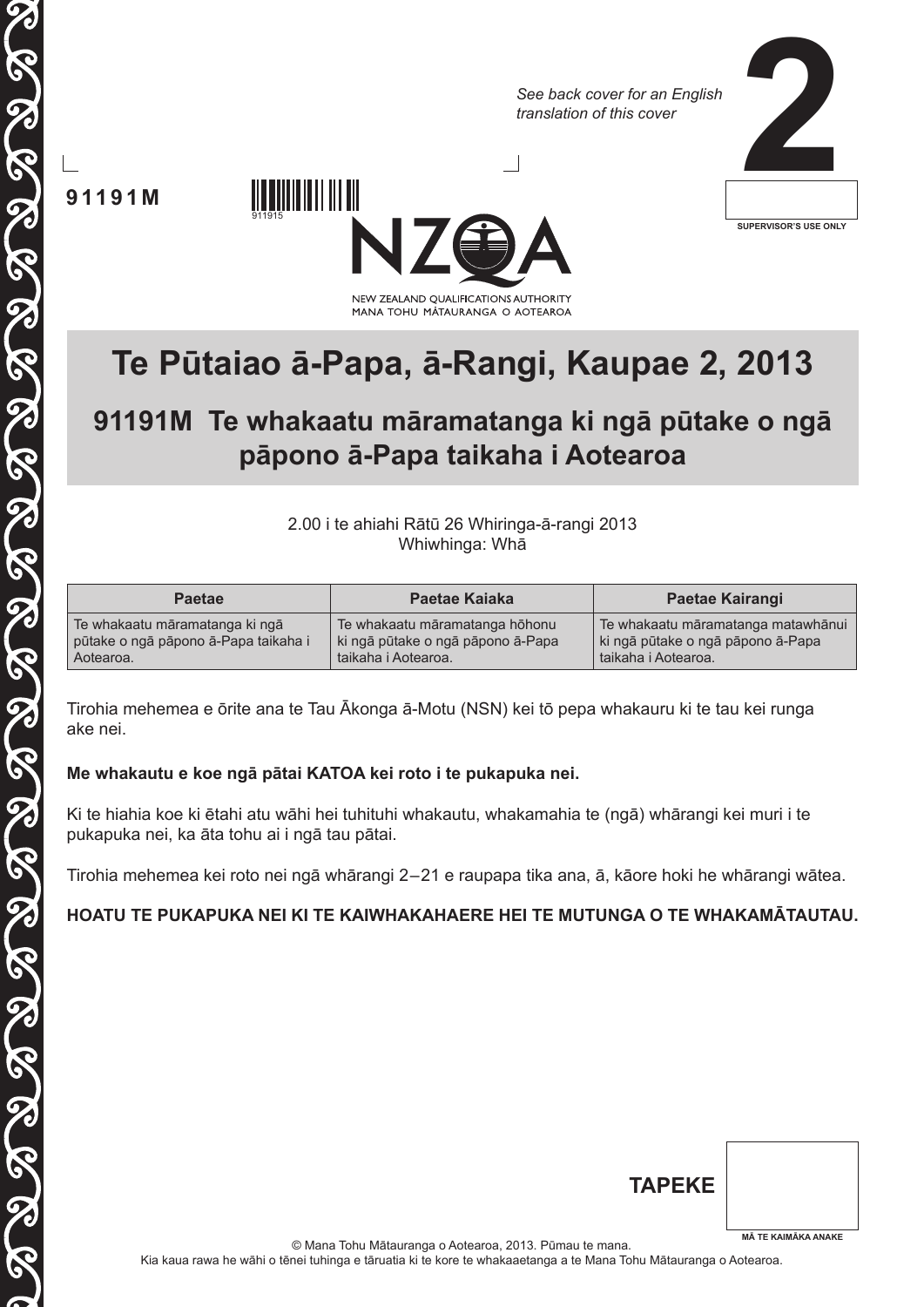**MĀ TE KAIMĀKA ANAKE** 

#### Kia 60 meneti hei whakautu i ngā pātai o tēnei pukapuka.

## **PĀTAI TUATAHI: RŪ MOANA ENGARI EHARA I TE TAI ĀNIWHANIWHA<sup>1</sup>**

I te 3 o Hōngongoi 2012, i pā mai tētahi rū he 7 te kaha, ā, nō te papa moana atu i te takutai o Taranaki tōna pūtakenga mai, ka mutu he tino whānui te rongohia mai i Te Waiariki ki Waitaha.

#### **Te rohe o Taranaki o Te Ika-a-Māui**



https://maps.google.co.nz/maps?f=q&source=s\_q&hl=en&geocode=&q= http://magma.geonet.org.nz/services/quake/kml/2.2/search%3FexternalRef%3D3732830

Whakamāramahia mai, mā te whakamahi i ngā ariā nukupapa, te pūtake o tēnei rū, ā, matapakitia te take kāore i puta he tai āniwhaniwha ahakoa tōna pokapū i raro i te papa moana.

I tō whakautu, me:

- whakamahi i ngā ariā nukupapa hei whakamārama i te pūtake o te rū atu i te takutai o Taranaki
- whakamārama i ngā āhuatanga o tētahi tai āniwhaniwha, ā, he pēhea te puta o tētahi tai āniwhaniwha i tētahi rū
- whakamārama mai i ngā take kāore i puta i **tēnei** rū moana tētahi tai āniwhaniwha.

Ka āwhina tētahi hoahoa whai tapanga i tō whakautu.

 $1$  PAR AWHENUA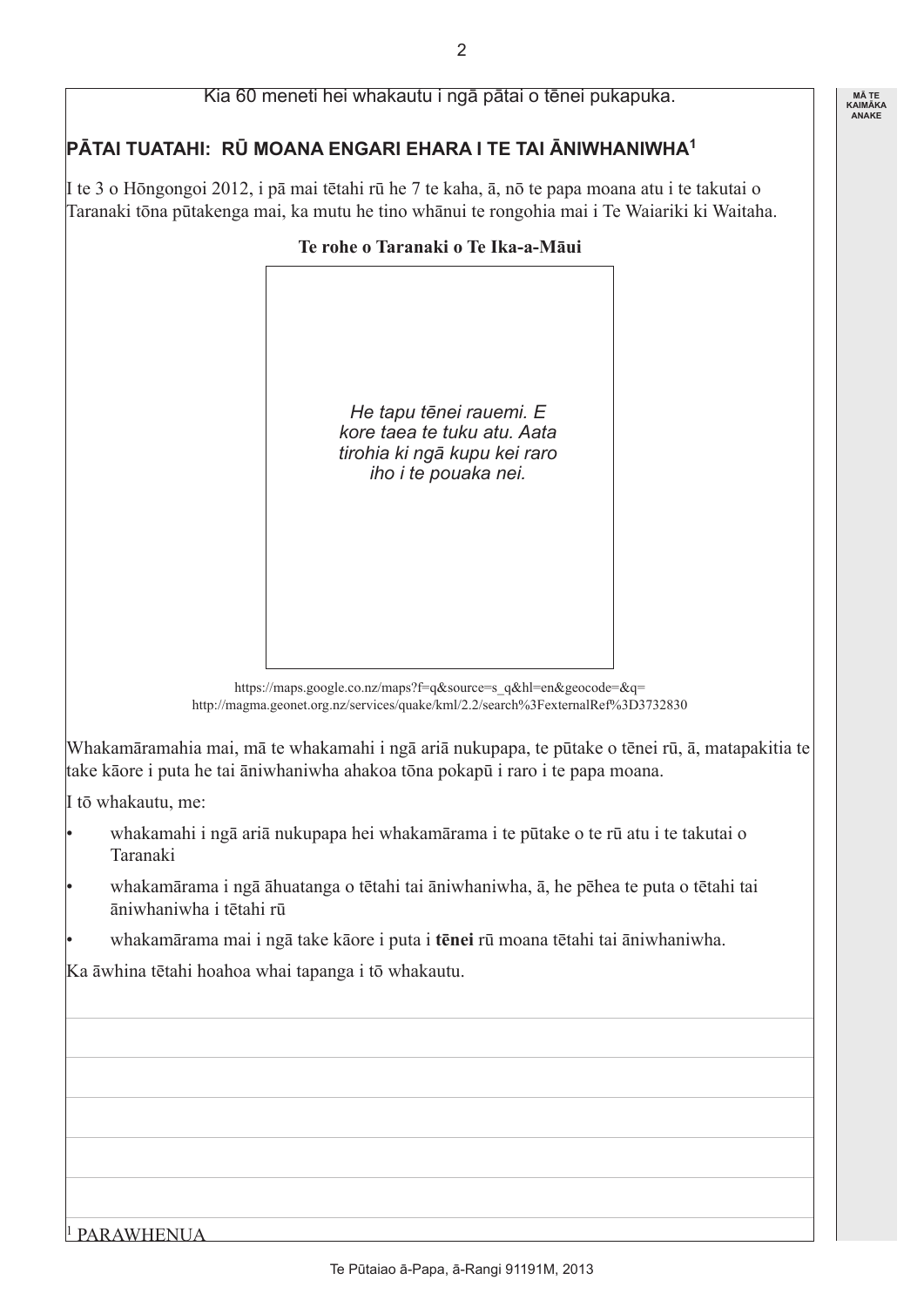**MĀ TE KAIMĀKA ANAKE** 

| Te Pūtaiao ā-Papa, ā-Rangi 91191M, 2013 |  |  |  |  |
|-----------------------------------------|--|--|--|--|
|-----------------------------------------|--|--|--|--|

**E wātea ana he wāhi anō mō tēnei whakautu i te whārangi 6.**

3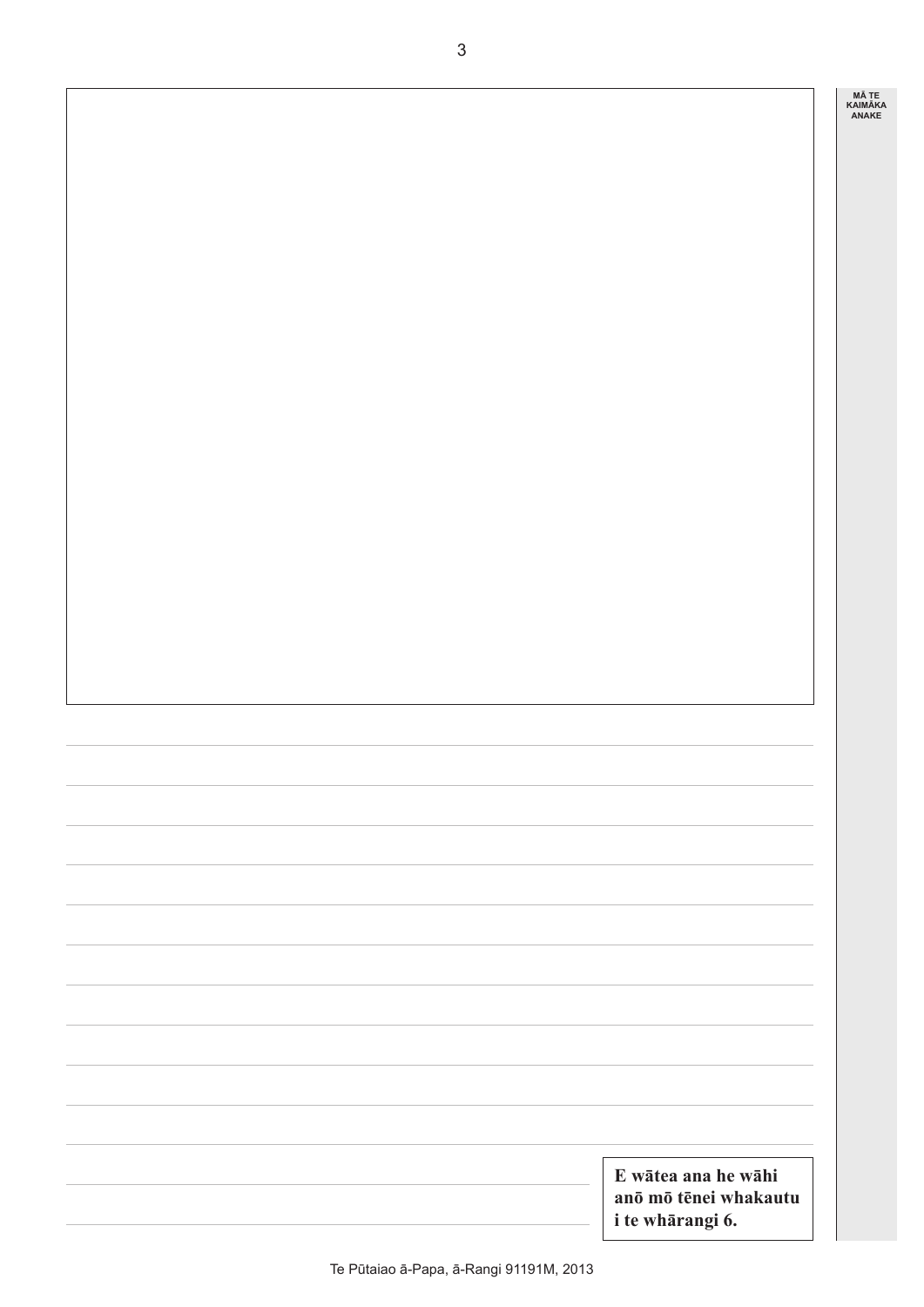You are advised to spend 60 minutes answering the questions in this booklet.

### **QUESTION ONE: OCEAN EARTHQUAKE BUT NO TSUNAMI**

On 3 July 2012, a magnitude 7 earthquake, which was centred under the ocean floor off the coast of Taranaki, was widely felt from the Bay of Plenty to Canterbury.

#### **Taranaki region of the North Island**



https://maps.google.co.nz/maps?f=q&source=s\_q&hl=en&geocode=&q= http://magma.geonet.org.nz/services/quake/kml/2.2/search%3FexternalRef%3D3732830

Explain, using plate tectonics, the cause of this earthquake, and discuss why this earthquake did not cause a tsunami even though it was centred under the ocean floor.

In your answer, you should:

- use plate tectonics to explain what caused the earthquake off the coast of Taranaki
- explain characteristics of a tsunami and how a tsunami can result from an earthquake
- discuss reasons why **this** ocean based earthquake did not cause a tsunami.

An annotated diagram will assist your answer.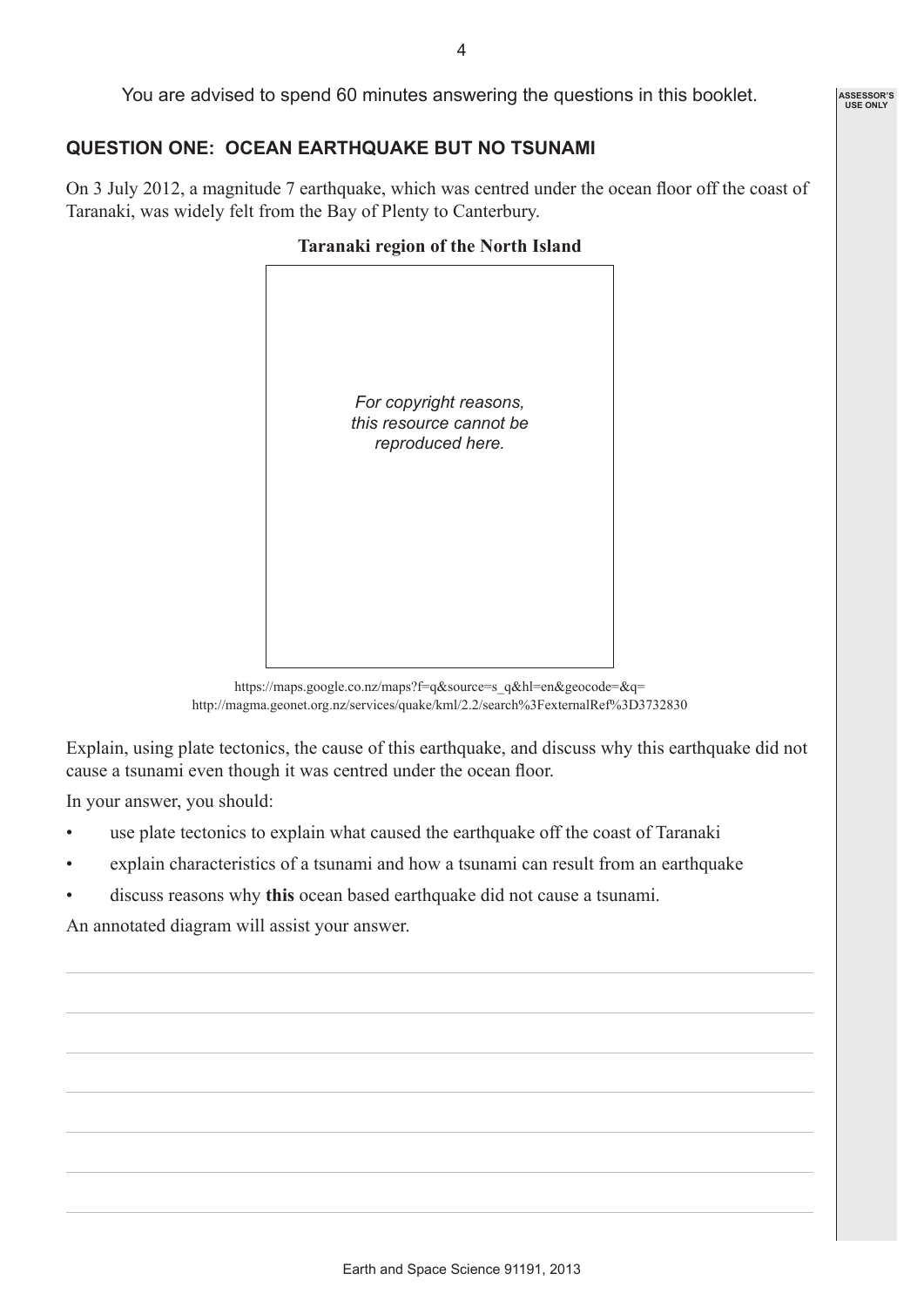| More space for this<br>answer is available<br>on page 7. |
|----------------------------------------------------------|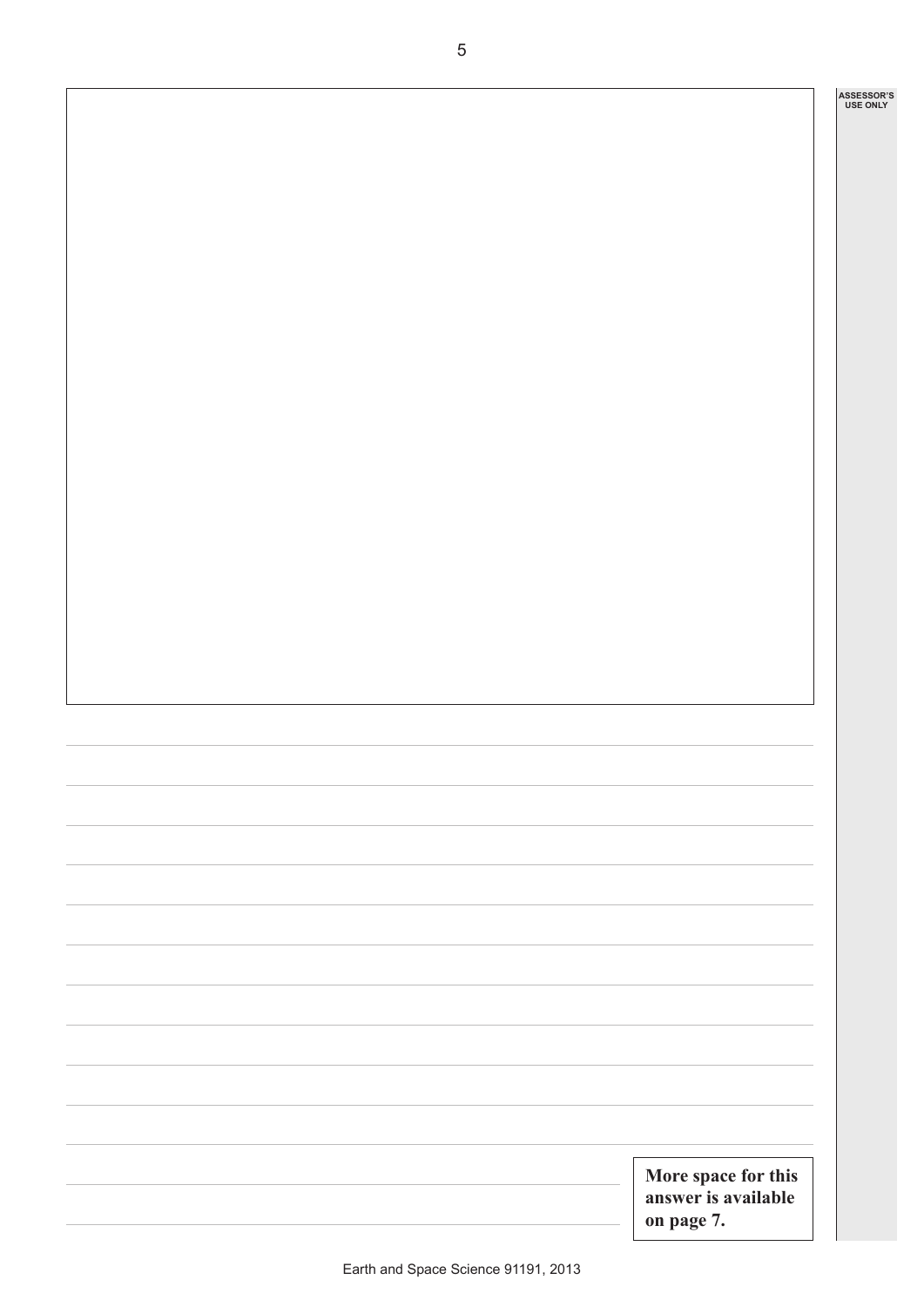| MÃ TE<br>KAIMÃK<br>ANAKE |  |
|--------------------------|--|
|                          |  |
|                          |  |
|                          |  |
|                          |  |
|                          |  |
|                          |  |
|                          |  |
|                          |  |
|                          |  |
|                          |  |
|                          |  |
|                          |  |
|                          |  |
|                          |  |
|                          |  |
|                          |  |
|                          |  |
|                          |  |
|                          |  |
|                          |  |
|                          |  |
|                          |  |
|                          |  |
|                          |  |
|                          |  |
|                          |  |
|                          |  |
|                          |  |
|                          |  |
|                          |  |
|                          |  |
|                          |  |
|                          |  |
|                          |  |
|                          |  |
|                          |  |
|                          |  |
|                          |  |
|                          |  |
|                          |  |
|                          |  |
|                          |  |
|                          |  |
|                          |  |
|                          |  |
|                          |  |
|                          |  |
|                          |  |
|                          |  |
|                          |  |
|                          |  |
|                          |  |
|                          |  |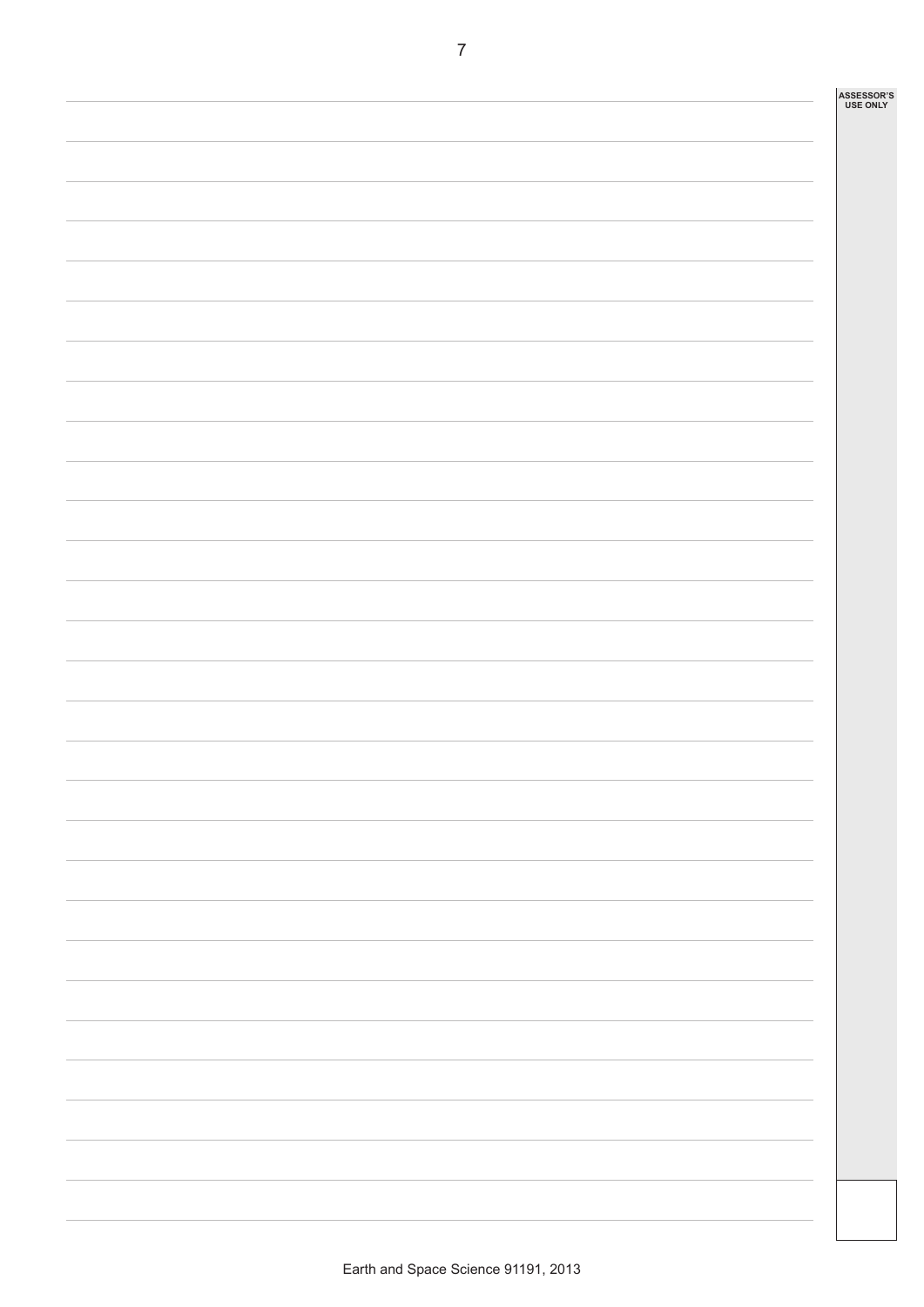## **PĀTAI TUARUA: NGĀ POHUTU**

He āhuatanga puia ngā pohutu e puea ake ai te wai tino wera rawa me te mamaoa mai i te whenua.

Ko Pohutu te pohutu nui rawa atu i Aotearoa, ā, ka kitea tēnei pohutu i te Whārua Ngāwhā o Whakarewarewa i te Rohe Puia o Taupō-nui-a-Tia (TVZ). Tata ki te 20 ngā pahūtanga o Pohutu ia rā, atu ki te 30 m te teitei ki runga.

Whakamāramahia mai, mā te homai pūtake, he aha i kitea ai ngā pohutu he auau te hū pēnei i a Pohutu i ngā rohe puia oho anake.

I tō whakautu, me:

- whakamahi hoahoa whai tapanga hei whakaahua i te ariā nukupapa e whai wāhi ai ki te TVZ oho
- whakamārama he aha ngā āhuatanga o te TVZ e puta ai ngā pohutu.

Ka āwhina tētahi hoahoa whai tapanga i tō whakautu.

*He tapu tēnei rauemi. E kore taea te tuku atu. Aata tirohia ki ngā kupu kei raro iho i te pouaka nei.*

**MĀ TE KAIMĀKA ANAKE** 

http://www.teara.govt.nz/files/p6495gns.jpg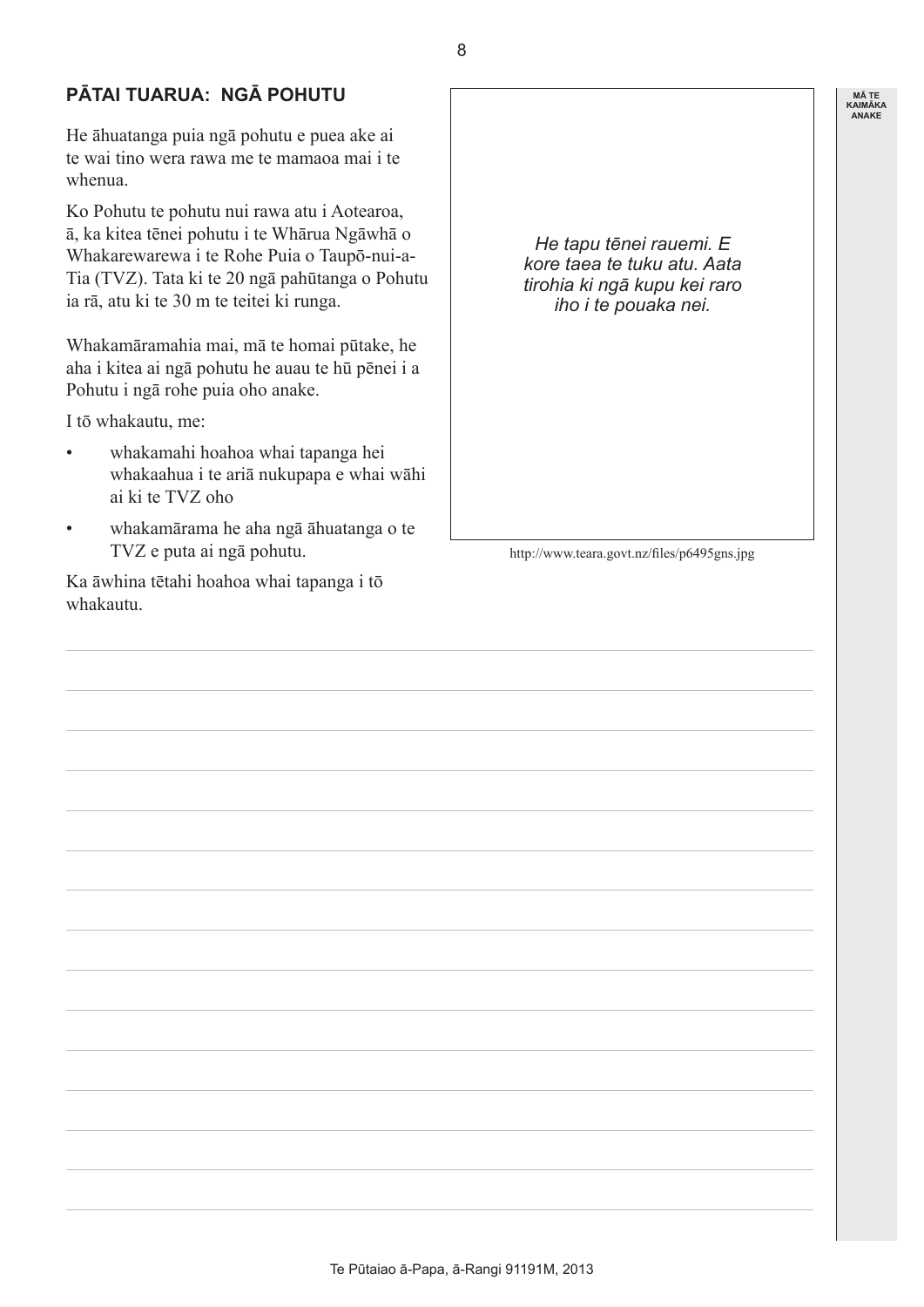| <b>MATE</b>    |
|----------------|
| <b>KAIMÄKA</b> |
| <b>ANAKE</b>   |

| Te Pūtaiao ā-Papa, ā-Rangi 91191M, 2013 |  |  |  |  |
|-----------------------------------------|--|--|--|--|
|-----------------------------------------|--|--|--|--|

**E wātea ana he wāhi anō mō tēnei whakautu** 

**i te whārangi 12.**

9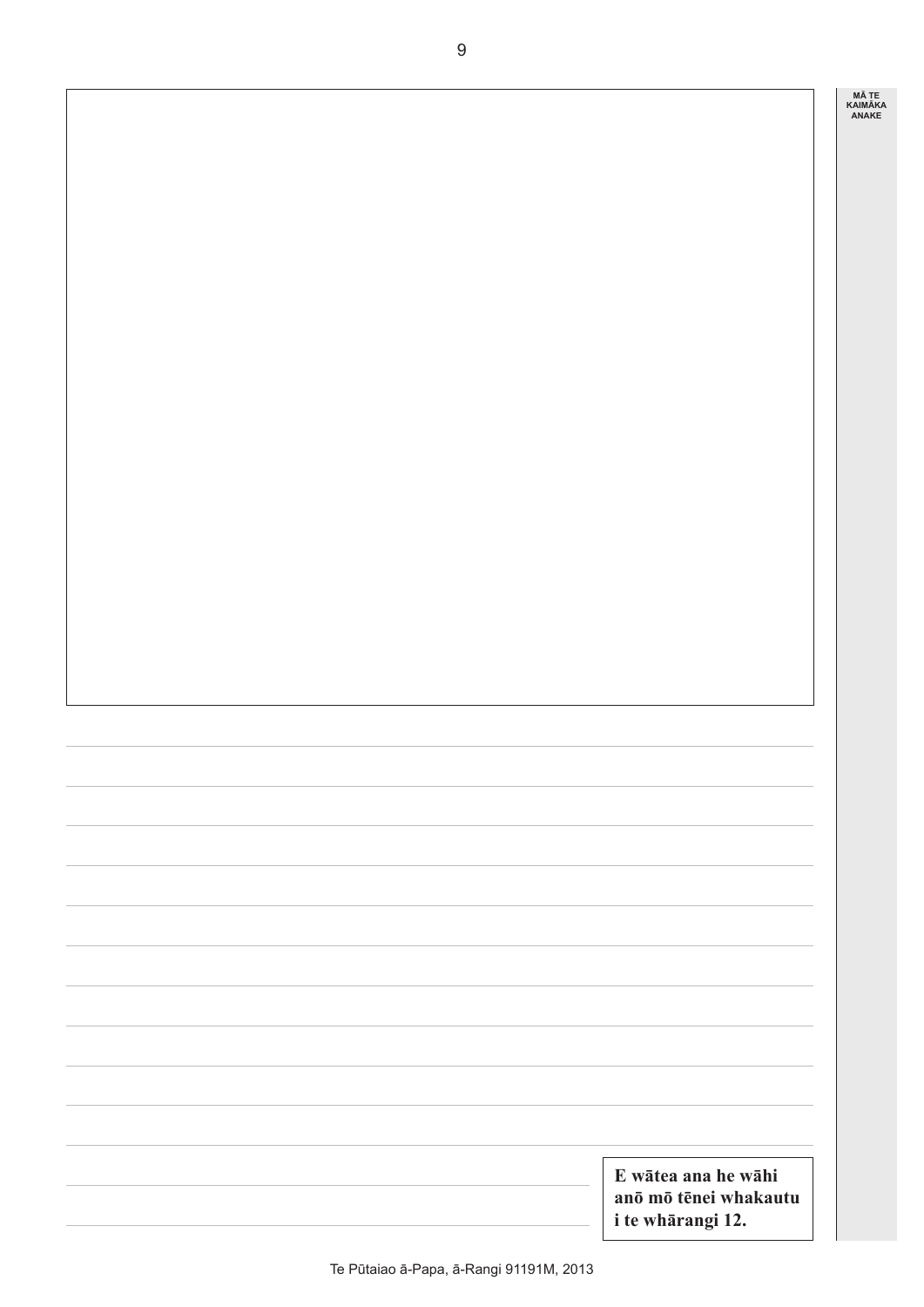### **QUESTION TWO: GEYSERS**

Geysers are volcanic events that result when superheated water and steam are forced from the ground.

New Zealand's largest geyser, Pohutu, is found in the Whakarewarewa Thermal Valley in the Taupo Volcanic Zone (TVZ). Pohutu erupts approximately 20 times a day, up to a height of 30 m.

Explain, giving reasons, why regularly erupting geysers like Pohutu are found only in active volcanic zones.

In your answer, you should:

- use a labelled diagram to describe the plate tectonics that contribute to the active TVZ
- explain what features of the TVZ can result in the formation of geysers.

An annotated diagram will assist your answer.

*For copyright reasons, this resource cannot be reproduced here.*

**ASSESSOR'S USE ONLY**

http://www.teara.govt.nz/files/p6495gns.jpg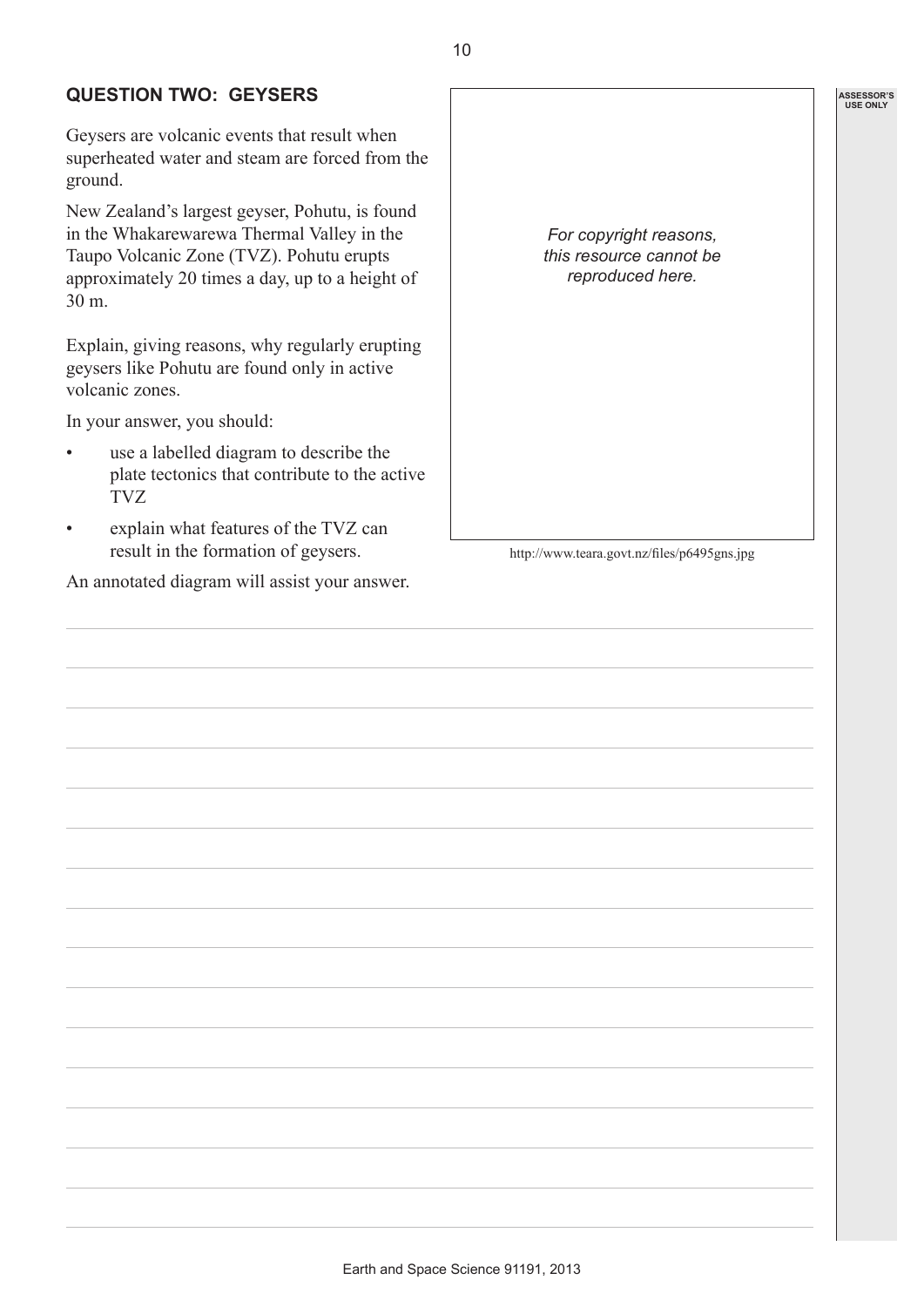| More space for this<br>answer is available<br>on page 13. |
|-----------------------------------------------------------|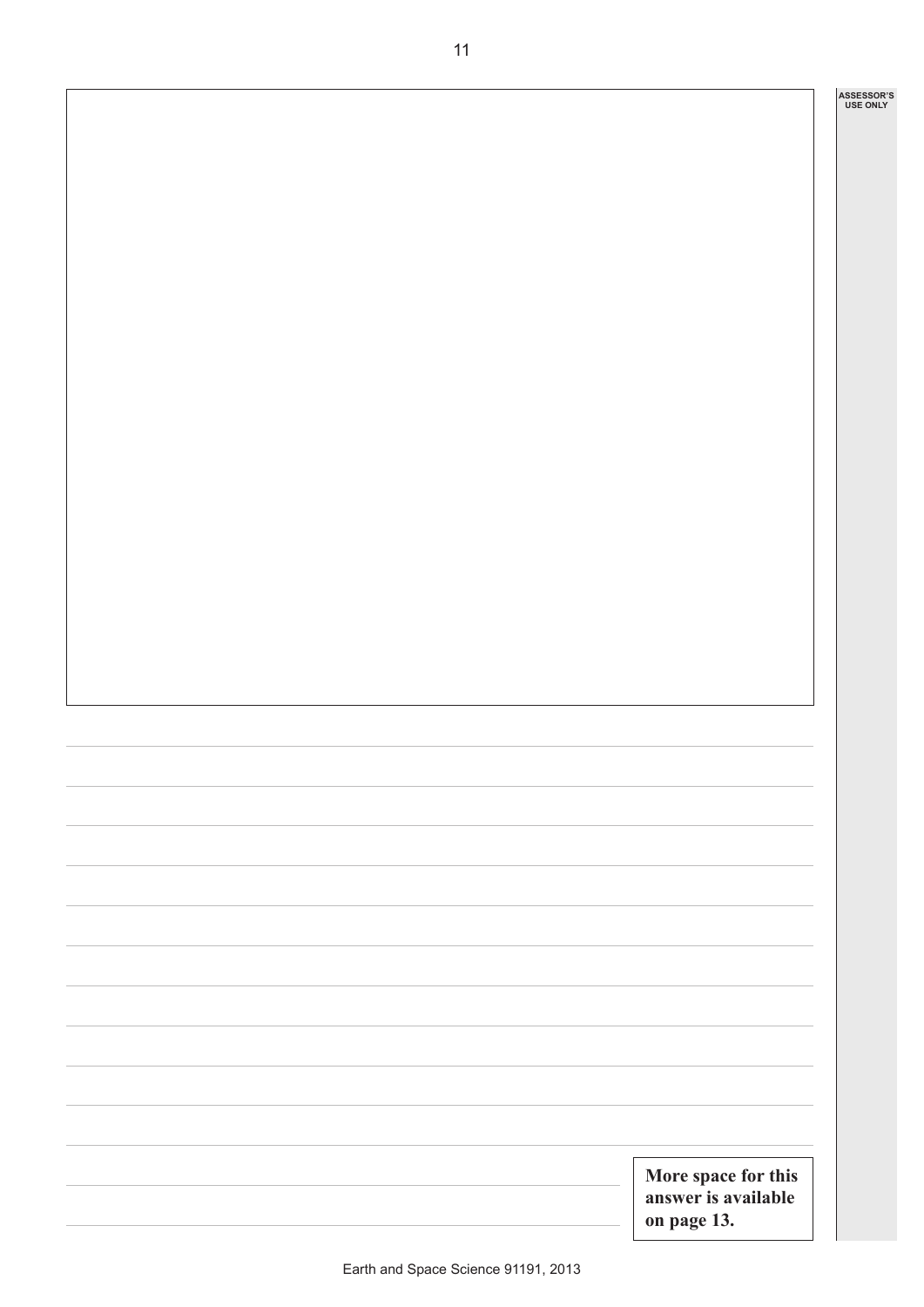| MÃ TE<br>KAIMÃKA<br>ANAKE |
|---------------------------|
|                           |
|                           |
|                           |
|                           |
|                           |
|                           |
|                           |
|                           |
|                           |
|                           |
|                           |
|                           |
|                           |
|                           |
|                           |
|                           |
|                           |
|                           |
|                           |
|                           |
|                           |
|                           |
|                           |
|                           |
|                           |
|                           |
|                           |
|                           |
|                           |
|                           |
|                           |
|                           |
|                           |
|                           |
|                           |
|                           |
|                           |
|                           |
|                           |
|                           |
|                           |
|                           |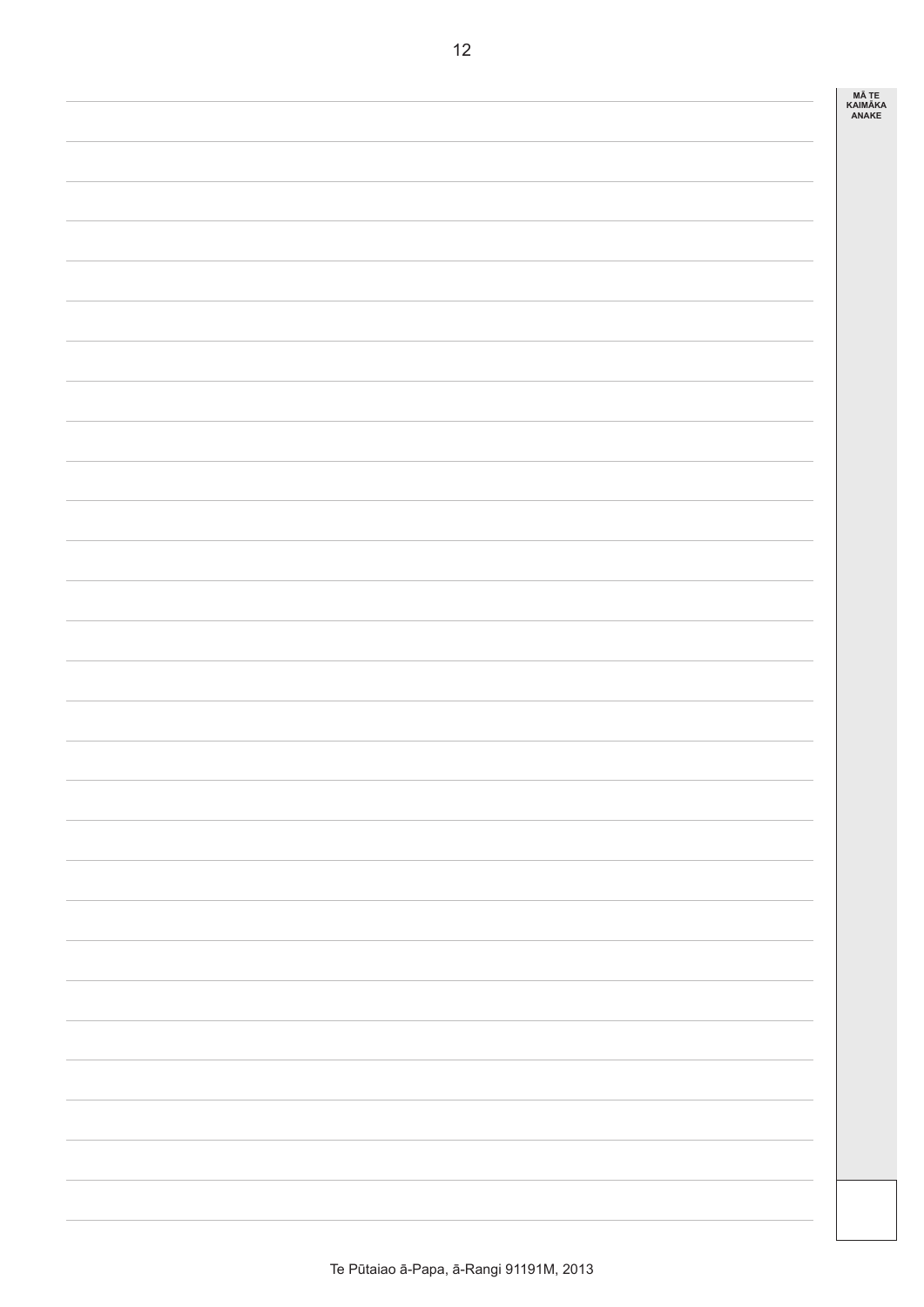|  |  | ASSESSOR'S<br>USE ONLY |
|--|--|------------------------|
|  |  |                        |
|  |  |                        |
|  |  |                        |
|  |  |                        |
|  |  |                        |
|  |  |                        |
|  |  |                        |
|  |  |                        |
|  |  |                        |
|  |  |                        |
|  |  |                        |
|  |  |                        |
|  |  |                        |
|  |  |                        |
|  |  |                        |
|  |  |                        |
|  |  |                        |
|  |  |                        |
|  |  |                        |
|  |  |                        |
|  |  |                        |
|  |  |                        |
|  |  |                        |
|  |  |                        |
|  |  |                        |
|  |  |                        |
|  |  |                        |
|  |  |                        |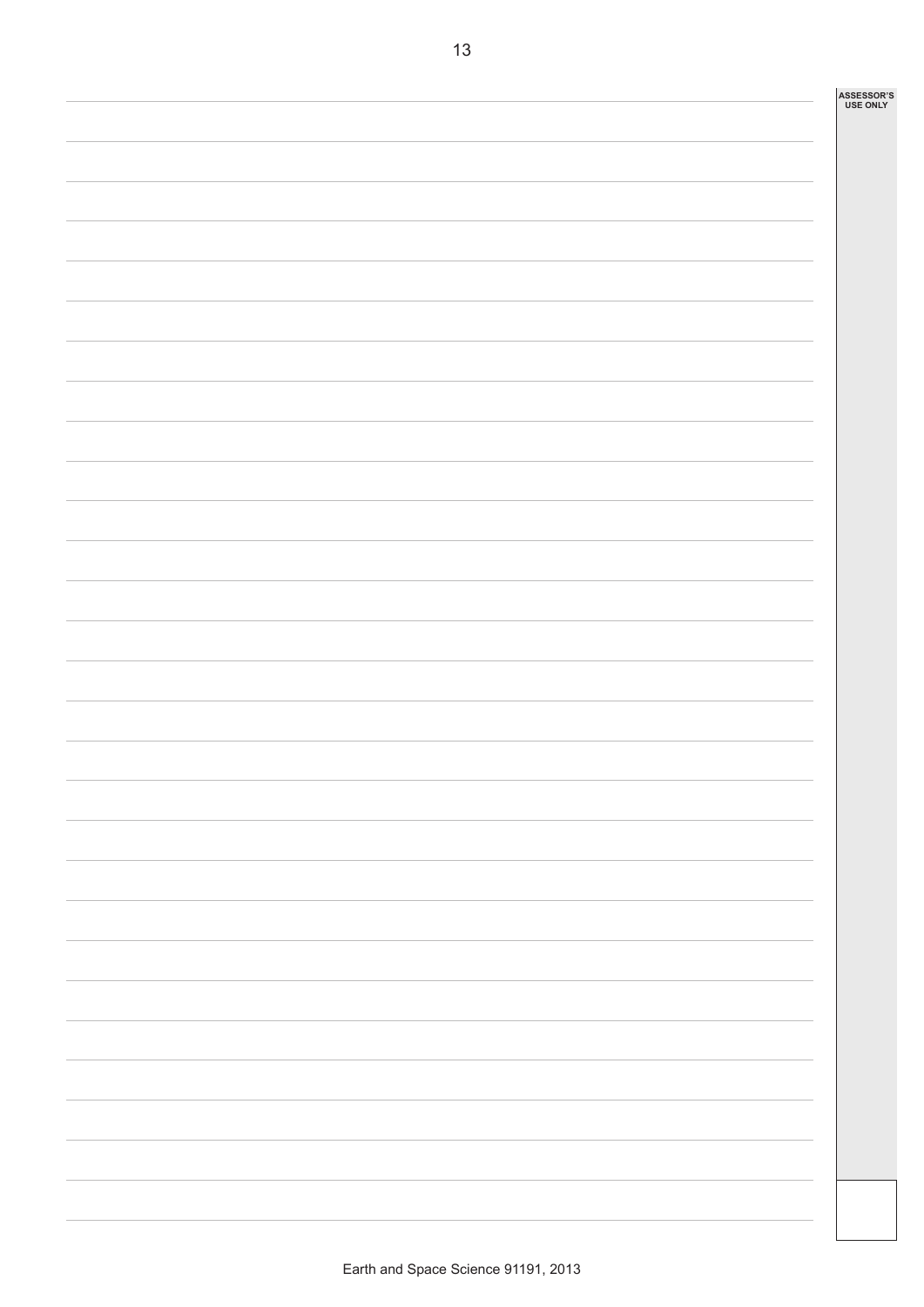## **PĀTAI TUATORU: NGĀ MOMO PUIA**

I Te Ika-a-Māui o Aotearoa kua kitea e ngā taunaki e toru ngā momo hūnga puia rerekē:

- He hūnga karā<sup>2</sup> (basaltic) a Tarawera (1886).
- He hūnga āhua hinewaiapu (rhyolitic) a Taupō (26500 tau ki mua).
- He hūnga kōkawa (andesitic) a Ruapehu  $(1995 - 1996)$ .

Whakamāramahia mai he pēhea te pānga mai o ngā momo puia rerekē e toru e whakaahuatia mai i runga ki te rohe puia **kotahi**.

I tō tuhinga me whakauru e koe:

- tētahi whakaahuatanga poto o ia momo hūnga
- tētahi whakamārama mō ngā momo tahepuia rerekē i ia hūnga tae atu ki ngā taipitopito o te hanga tahepuia

*He tapu tēnei rauemi. E kore taea te tuku atu. Aata tirohia ki ngā kupu kei raro iho i te pouaka nei.*

**MĀ TE KAIMĀKA ANAKE** 

He mea urutau i: www.explorevolcanoes.com/taraweravolcano-new-zealand.html

• ngā pūtake e taea ai ngā momo hūnga rerekē e toru ki te rohe puia kotahi.

Ka āwhina tētahi hoahoa whai tapanga i tō whakautu.

**E wātea ana he wāhi mō tēnei whakautu i te whārangi 16.**

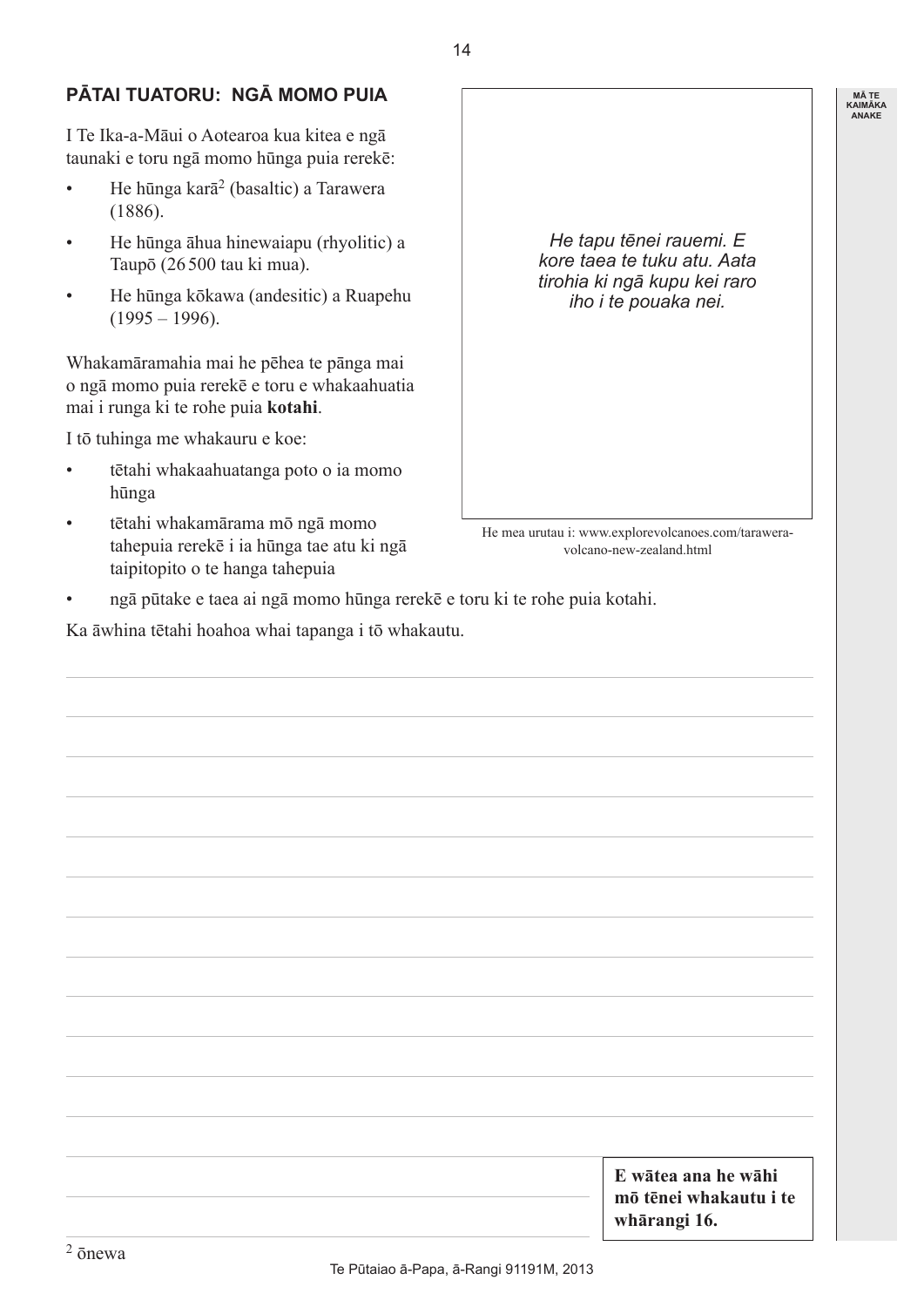#### **QUESTION THREE: VOLCANIC VARIETY**

In the North Island of New Zealand there is evidence for three different types of volcanic eruptions:

- Mount Tarawera (1886) was a basaltic eruption.
- Taupo eruption (26500 years ago) was a rhyolitic eruption.
- Mount Ruapehu (1995 1996) was an andesitic eruption.

Explain how the three different types of volcanic eruption described above can occur within the **same** volcanic zone.

In your answer, you should include:

- a brief description of each type of eruption
- an explanation for the different types of lava formed in each eruption including details of the lava composition

*For copyright reasons, this resource cannot be reproduced here.*

**ASSESSOR'S USE ONLY**

Adapted from: www.explorevolcanoes.com/tarawera-volcanonew-zealand.html

reasons why three different types of eruption are possible in one volcanic zone.

An annotated diagram will assist your answer.

| More space for this |
|---------------------|
| answer is available |
| on page 17.         |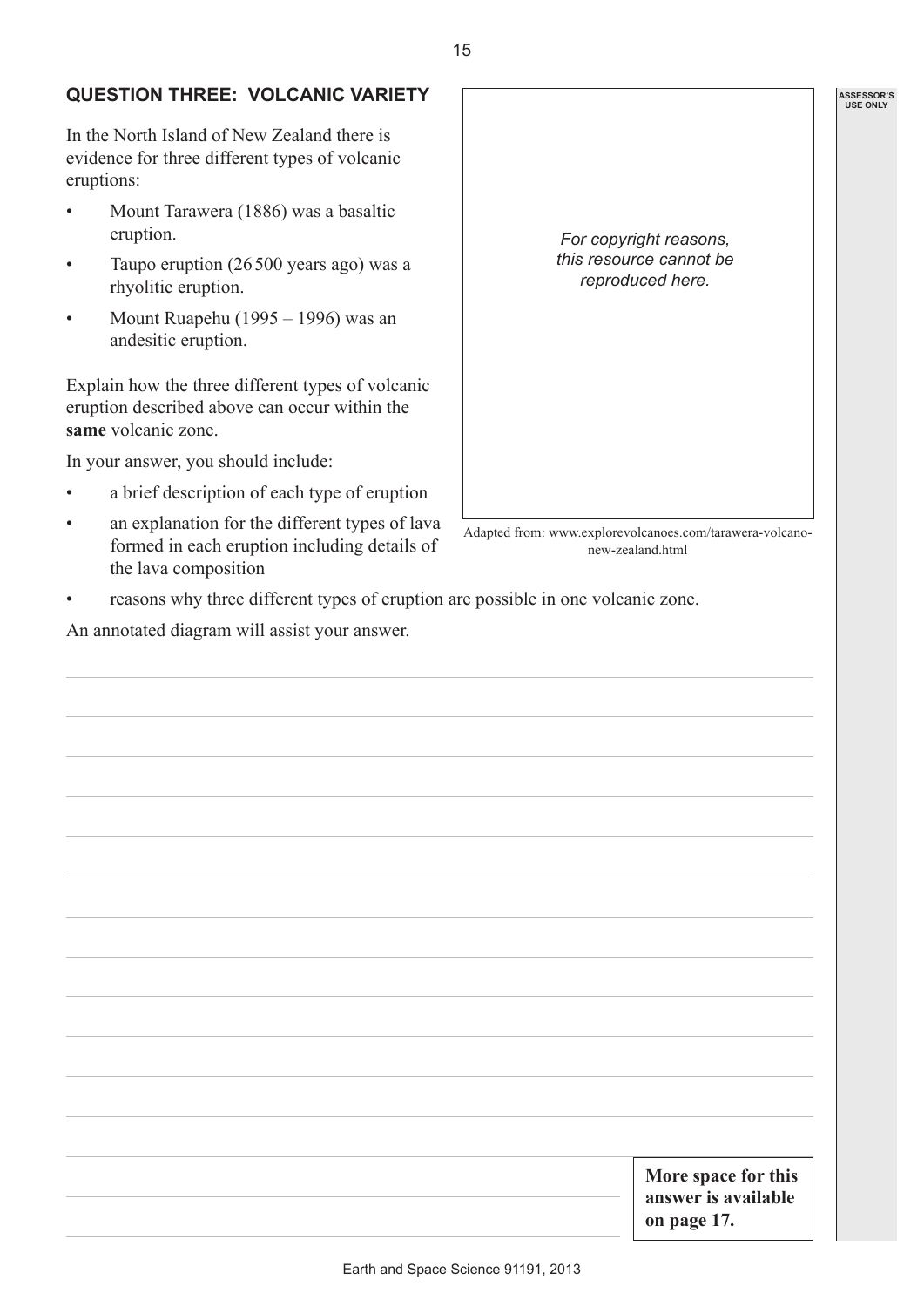# **MÃ TE<br>KAIMÃKA<br>ANAKE**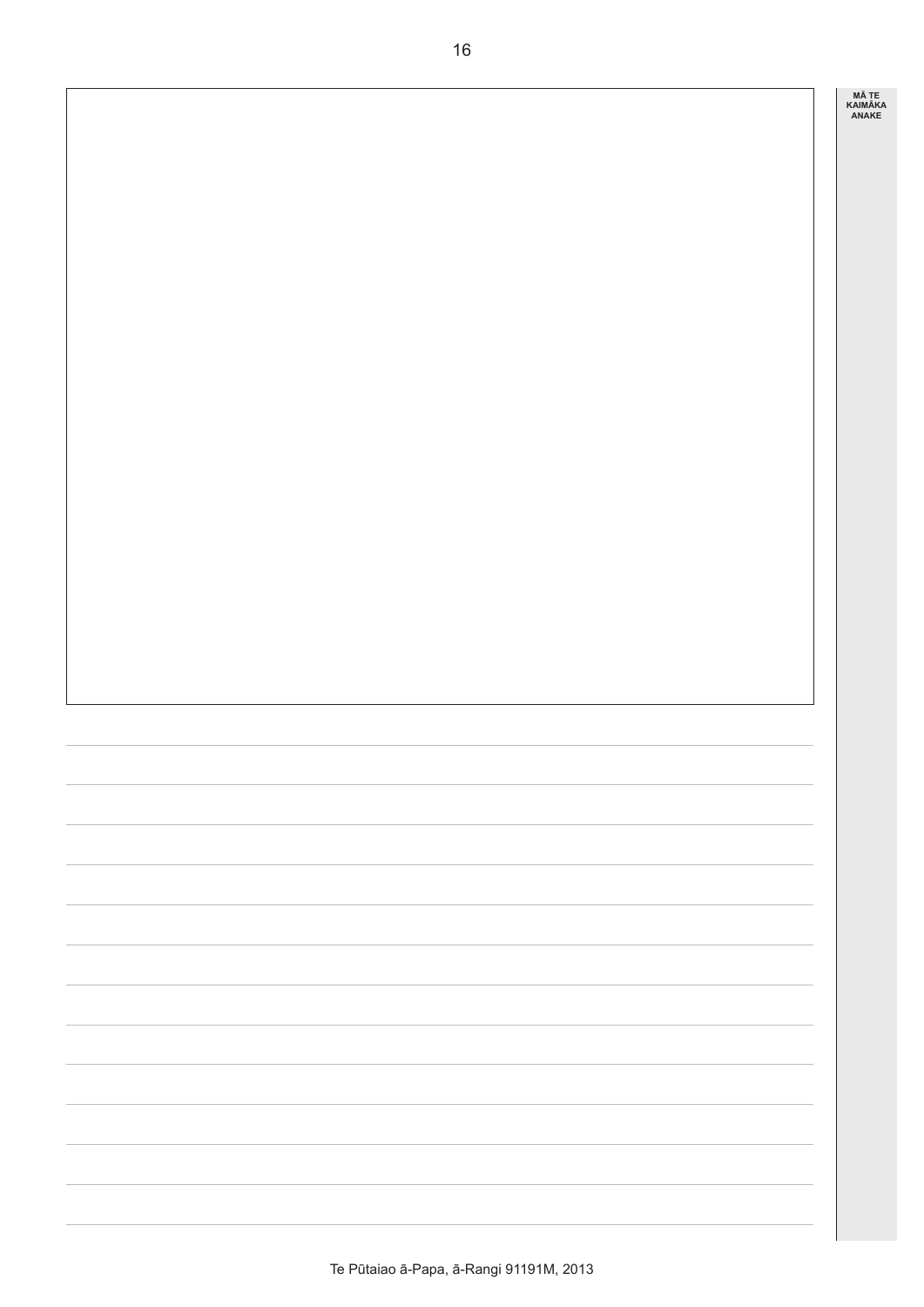| MÃ TE<br>KAIMÃKA<br>ANAKE |
|---------------------------|
|                           |
|                           |
|                           |
|                           |
|                           |
|                           |
|                           |
|                           |
|                           |
|                           |
|                           |
|                           |
|                           |
|                           |
|                           |
|                           |
|                           |
|                           |
|                           |
|                           |
|                           |
|                           |
|                           |
|                           |
|                           |
|                           |
|                           |
|                           |
|                           |
|                           |
|                           |
|                           |
|                           |
|                           |
|                           |
|                           |
|                           |
|                           |
|                           |
|                           |
|                           |
|                           |
|                           |
|                           |
|                           |
|                           |
|                           |
|                           |
|                           |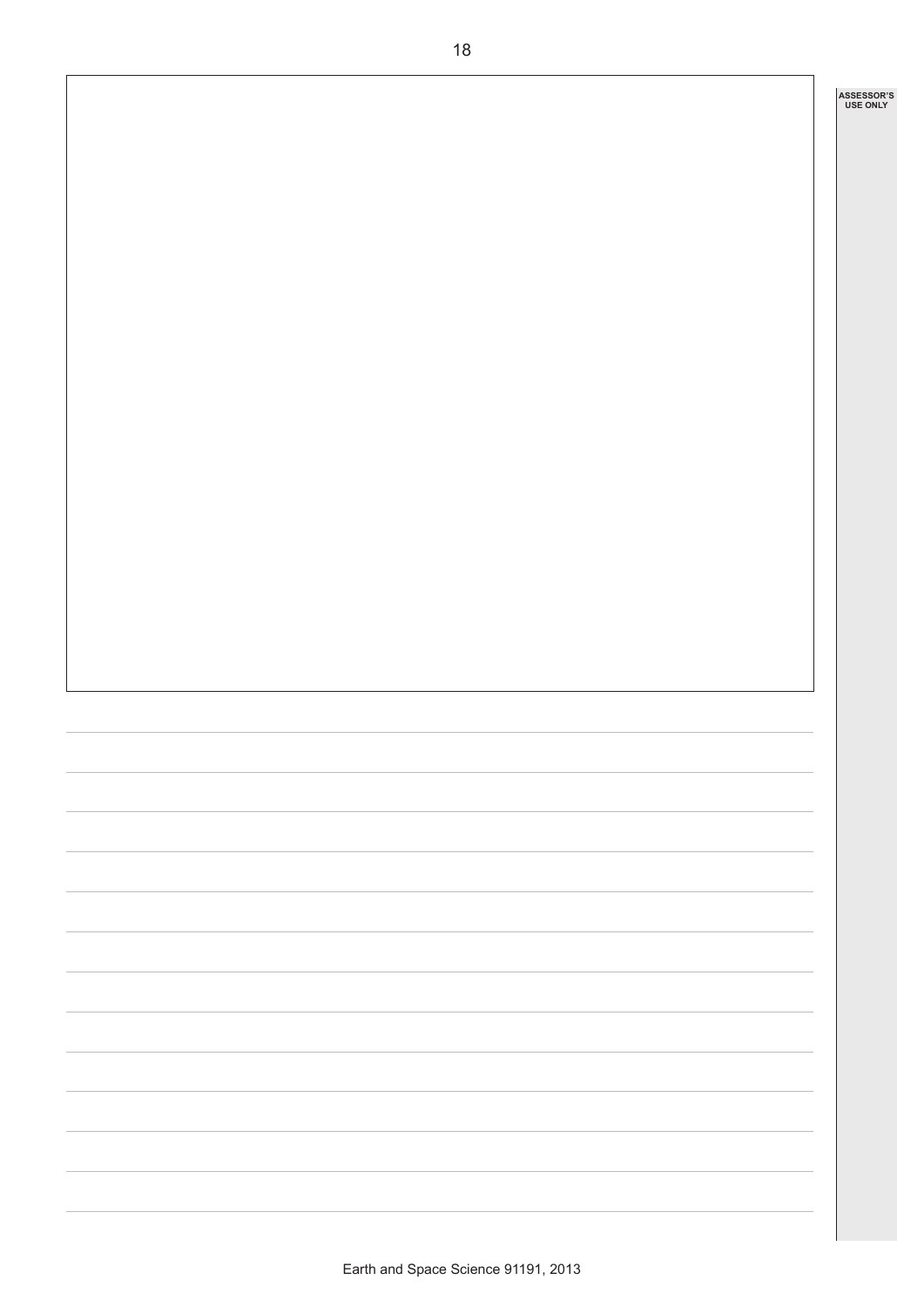| ASSESSOR'S<br><b>USE ONLY</b> |
|-------------------------------|
|                               |
|                               |
|                               |
|                               |
|                               |
|                               |
|                               |
|                               |
|                               |
|                               |
|                               |
|                               |
|                               |
|                               |
|                               |
|                               |
|                               |
|                               |
|                               |
|                               |
|                               |
|                               |
|                               |
|                               |
|                               |
|                               |
|                               |
|                               |
|                               |
|                               |
|                               |
|                               |
|                               |
|                               |
|                               |
|                               |
|                               |
|                               |
|                               |
|                               |
|                               |
|                               |
|                               |
|                               |
|                               |
|                               |
|                               |
|                               |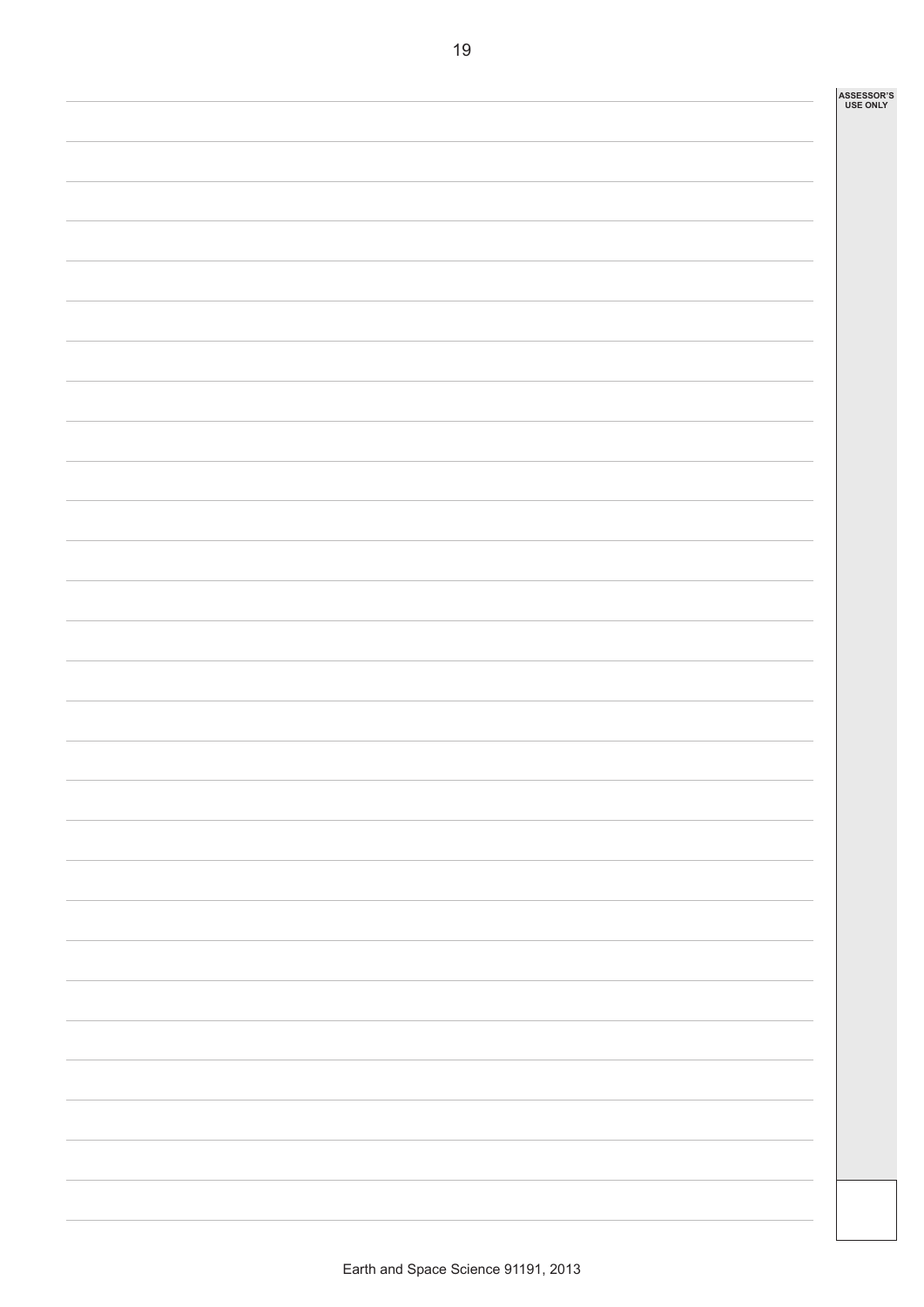|              | He puka anō mēnā ka hiahiatia.<br>Tuhia te (ngā) tau pātai mēnā e hāngai ana. | MÃ TE<br>KAIMĀKA<br>ANAKE |
|--------------|-------------------------------------------------------------------------------|---------------------------|
| TAU<br>PĀTAI |                                                                               |                           |
|              |                                                                               |                           |
|              |                                                                               |                           |
|              |                                                                               |                           |
|              |                                                                               |                           |
|              |                                                                               |                           |
|              |                                                                               |                           |
|              |                                                                               |                           |
|              |                                                                               |                           |
|              |                                                                               |                           |
|              |                                                                               |                           |
|              |                                                                               |                           |
|              |                                                                               |                           |
|              |                                                                               |                           |
|              |                                                                               |                           |
|              |                                                                               |                           |
|              |                                                                               |                           |
|              |                                                                               |                           |
|              |                                                                               |                           |
|              |                                                                               |                           |
|              |                                                                               |                           |
|              |                                                                               |                           |
|              |                                                                               |                           |
|              |                                                                               |                           |
|              |                                                                               |                           |
|              |                                                                               |                           |
|              |                                                                               |                           |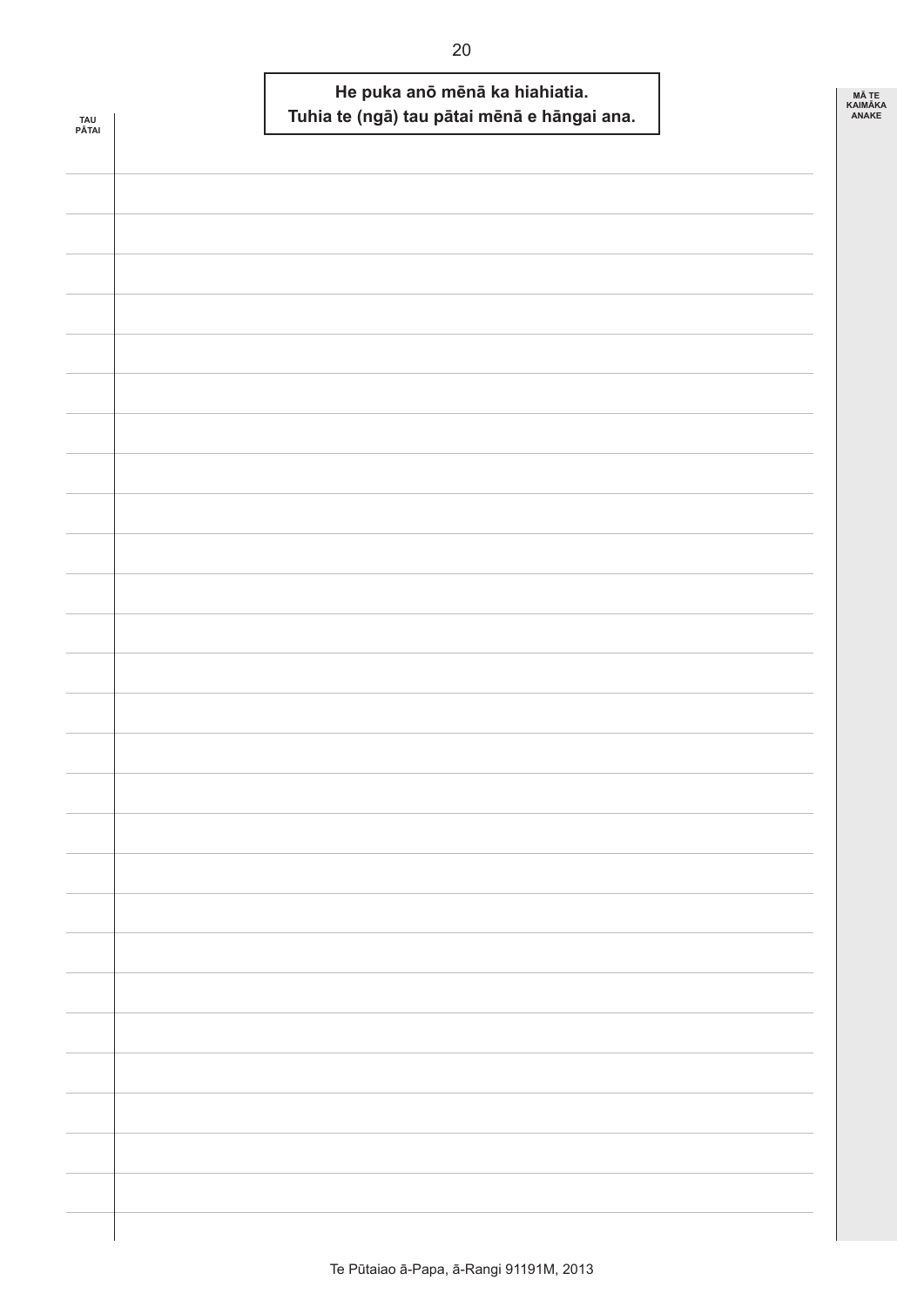| <b>QUESTION<br/>NUMBER</b> | Extra paper if required.<br>Write the question number(s) if applicable. | ASSESSOR'S<br><b>USE ONLY</b> |
|----------------------------|-------------------------------------------------------------------------|-------------------------------|
|                            |                                                                         |                               |
|                            |                                                                         |                               |
|                            |                                                                         |                               |
|                            |                                                                         |                               |
|                            |                                                                         |                               |
|                            |                                                                         |                               |
|                            |                                                                         |                               |
|                            |                                                                         |                               |
|                            |                                                                         |                               |
|                            |                                                                         |                               |
|                            |                                                                         |                               |
|                            |                                                                         |                               |
|                            |                                                                         |                               |
|                            |                                                                         |                               |
|                            |                                                                         |                               |
|                            |                                                                         |                               |
|                            |                                                                         |                               |
|                            |                                                                         |                               |
|                            |                                                                         |                               |
|                            |                                                                         |                               |
|                            |                                                                         |                               |
|                            |                                                                         |                               |
|                            |                                                                         |                               |
|                            |                                                                         |                               |
|                            |                                                                         |                               |
|                            |                                                                         |                               |